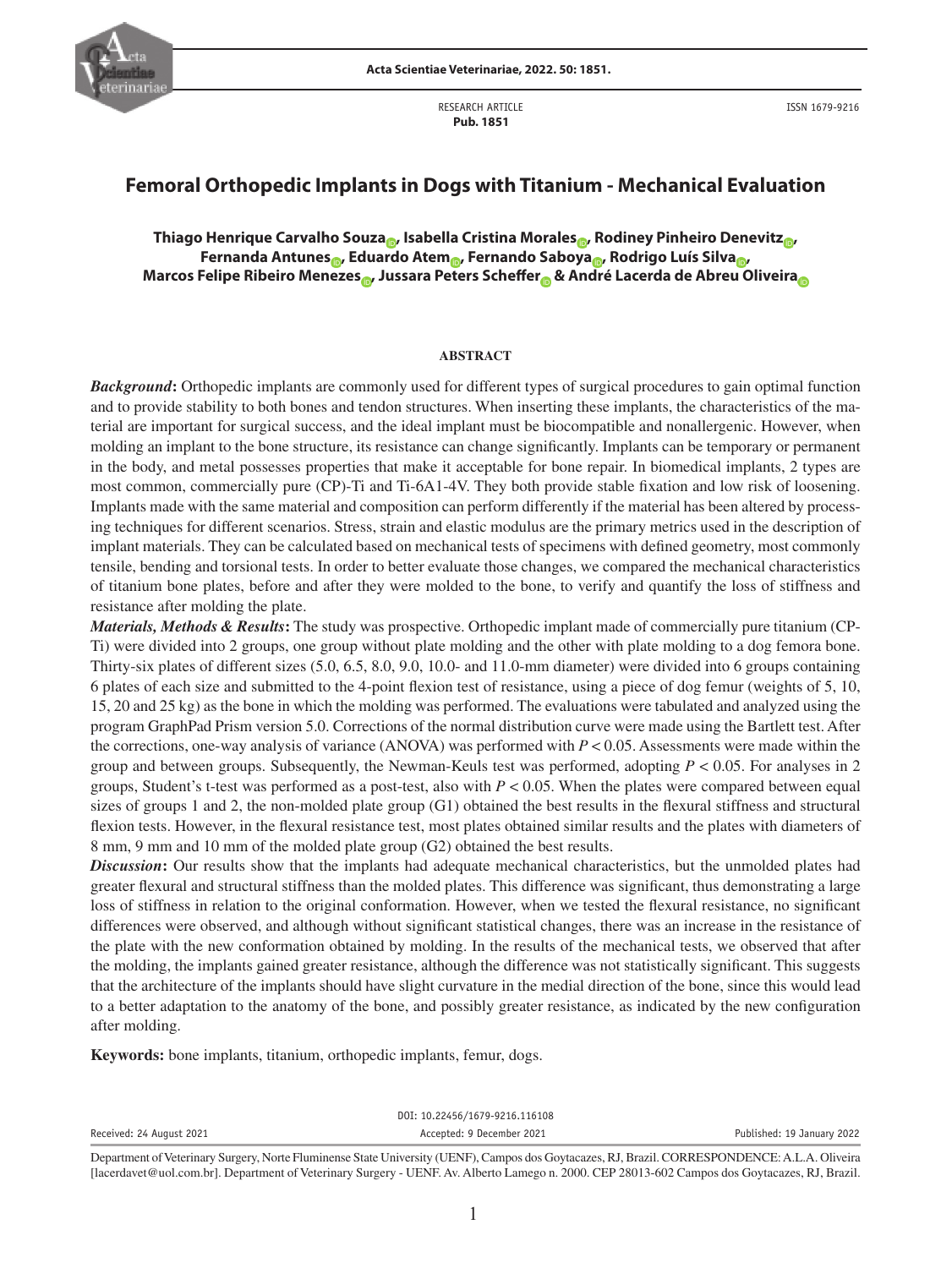## **INTRODUCTION**

Orthopedic implants are commonly used for different types of surgical procedures to gain optimal function and to provide stability to both born and tendon structures [3,7]. When inserting these implants, the characteristics of the material are important for surgical success, and the ideal implant must be biocompatible, nontoxic, noncarcinogenic, nonpyrogenic and nonallergenic [1,6]. However, when molding an implant to the bone structure, its resistance can change significantly. Titanium (Ti) and its alloys are often used as biomaterials in orthopedics due to its superior properties of mechanical strength, toughness, corrosion resistance and biocompatibility [1,2,4]. Implants can be temporary or permanent in the body, and metal possesses properties that make it acceptable for bone repair. In biomedical implants, 2 types are most common, commercially pure (CP)-Ti and Ti-6A1-4V. They both provide stable fixation and low risk of loosening [6].

Implants made with the same material and composition can perform differently if the material has been altered by processing techniques for different scenarios [8]. Stress, strain and elastic modulus are the primary metrics used in the description of implant materials. They can be calculated based on mechanical tests of specimens with defined geometry, most commonly tensile, bending and torsional tests [8]. The structural properties of implants have more clinical relevance because it is possible to compare actual implants or simulations of fracture repair scenarios. Under normal conditions, the bone carries the body load by itself, but when and implant is inserted into the bone, the load will be shared by the bone and the implant.

### **MATERIALS AND METHODS**

### *Orthopedic plates*

The orthopedic plates were made of commercially pure titanium  $(CP-Ti)<sup>1</sup>$ . The implants were divided into 2 groups (one group without plate molding and the other with plate molding to dog femur bone. There were 36 plates between the groups, with different diameters (5.0, 6.5, 8.0, 9.0, 10.0 and 11.0 mm), containing 6 plates of each size. They were tested for resistance with the 4-point flexion test according to ASTM F 382-17. The dog femurs had different weights (5, 10, 15, 20 and 25 kg) [Figure 1]. The orthopedic plates were used according to the weight and load indicated by the manufacturer and were shaped to the bone material according to the weight.



Figure 1. Titanium orthopedic plates (8.0 mm), the first (from top to bottom) in group 1 without molding, and the second in group 2 with molding to the dog femur bone.



**Figure 2.** The flexion testing machine.

### *Static flexion test*

The static flexion test was performed at 4 points. To determine the loads in the static tests, we tested 72 assemblies until the material fall, roll or break. An EMIC model 5582 universal testing machine was used, with a maximum load capacity of 10,000 N, speed of 1 mm / min, together with the EMESC TESC software. All tests were performed at room temperature (average of 21ºC). The tests were completed at the moment when touching between the specimens, failure or rupture of the plate, or slipping on the support table occurred. The flexion testing machine has 2 actuator rollers or loads attached to the movable beam on the machine and positioned so that holes in the plate are located between the rollers. Two other support roll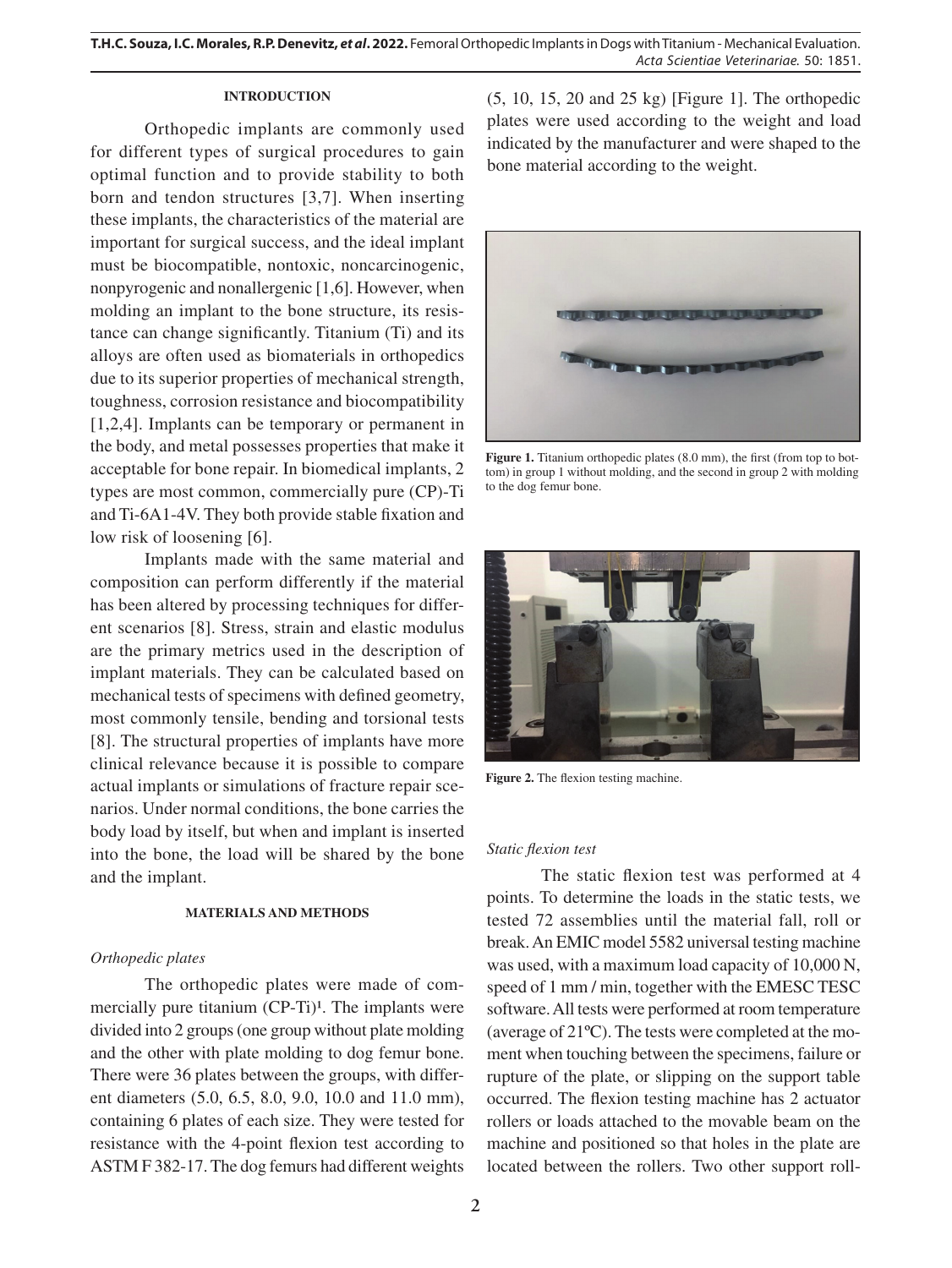**T.H.C. Souza, I.C. Morales, R.P. Denevitz,** *et al***. 2022.** Femoral Orthopedic Implants in Dogs with Titanium - Mechanical Evaluation. *Acta Scientiae Veterinariae*. 50: 1851.

ers were attached to the machine base and positioned symmetrically at 2 holes in the plate in relation to the actuator rollers. The distance between the actuator rollers or central gap was 40 mm and the distance between the support rollers was 80 mm for the plate sizes of 5.0 and 6.5 mm in each group, and the plate sizes were 8.0, 9.0, 10.0 and 11.0 - 65 mm. The actuator rollers had a central span of 50 mm and the support rollers had a span of 90 mm. The diameter of all rollers was 10 mm (Figure 2). The positioning of the plate in relation to the support rollers was carried out in such a way that the holes in the plate between the rollers and the actuator were in contact with the surface of the plate that was in contact with the bone. The plate was centered on the support rollers using a predefined mark to ensure repeatability of the positioning of the plates during the experiment. After positioning the plate in the device, the forces were applied with increasing magnitude. The results were recorded in the form of a diagram of force versus displacement of the load application point. The test was interrupted after the peak of the graph, where a decrease in magnitude was possible to observe.

#### *Statistical analysis*

The evaluations were tabulated and analyzed using the program GraphPad Prism version 5.0. Corrections of the normal distribution curve were made using the Bartlett test. After the corrections, one-way analysis of variance (ANOVA) was performed with *P*  < 0.05. Assessments were made within the group and between groups. Subsequently, the Newman-Keuls test was performed, adopting  $P < 0.05$ . For analysis in 2 groups, Student's *t*-test was performed as a post-test, also with  $P < 0.05$ .

#### **RESULTS**

When the plates were compared between the groups in the 3 tests, the 5 mm and 11 mm plates showed lower and higher flexural rigidity (Figure 3), structural rigidity (Figure 4) and flexural resistance (Figure 5), respectively.

When the plates were compared between equal sizes of groups 1 and 2, the non-molded plates (G1) obtained the best results in the flexural stiffness and structural flexion tests. However, in the flexural resistance test, most plates obtained similar results (Figures 6,7 & 11) and the 8 mm (Figure 8), 9 mm (Figure 9) and 10 mm (Figure10) molded plates (G2) obtained the best results.



**Figure 3.** Comparison of all plates according to flexural stiffness. In group 1 of unmolded plates, the 5 mm plate presented the lowest resistance and the 11 mm plate presented the highest resistance. In group 2, when comparing different plate sizes, 5 mm and 11 mm plates also had the lowest and highest resistance, respectively.



**Figure 4.** Comparison of all plates in each group. The 5 mm and 11 mm plates had the lowest and highest resistance, respectively.



**Figure 5.** Comparison between groups. In both groups, the 5 mm and 11 mm plates had the lowest and highest resistance.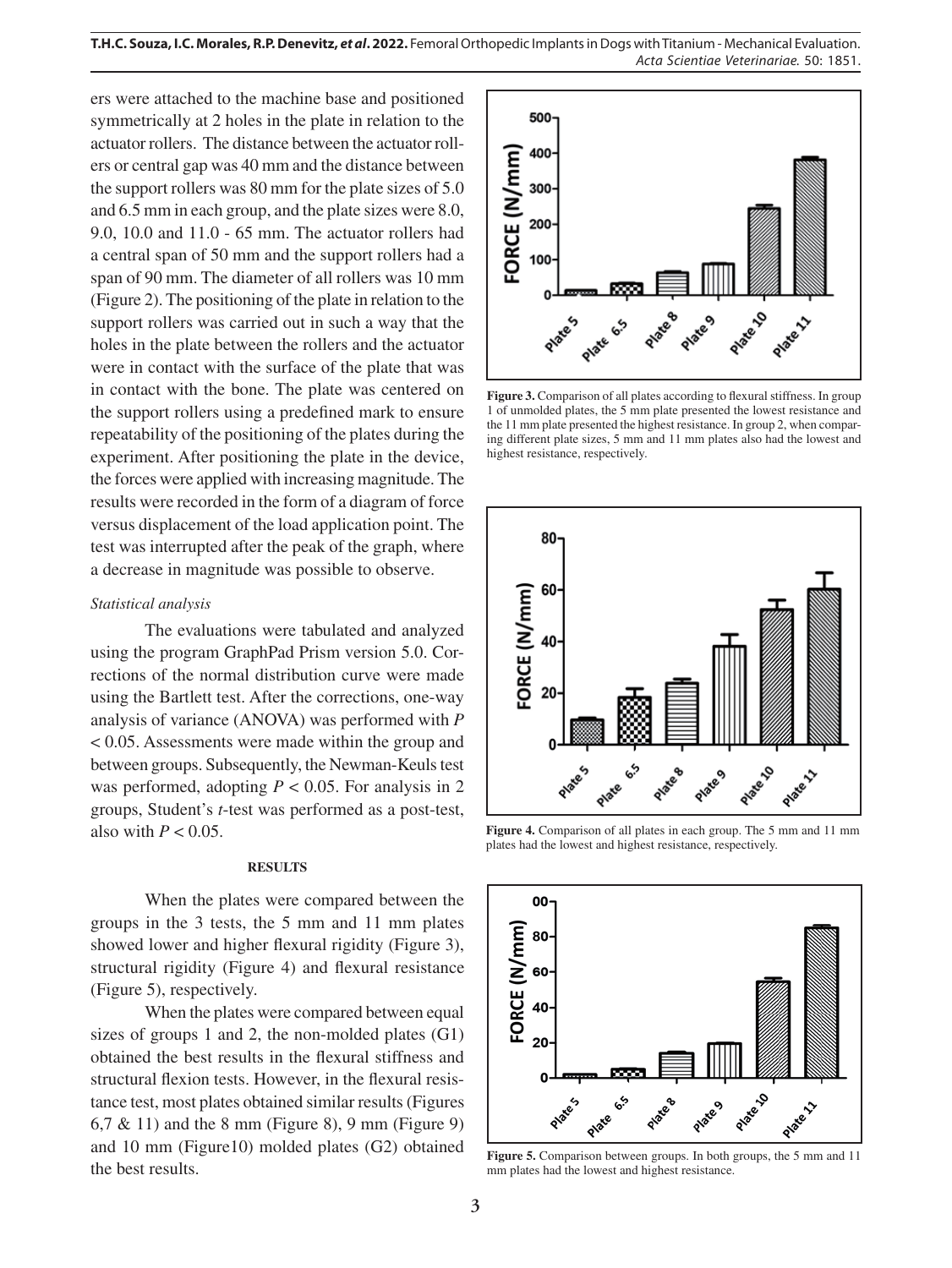**T.H.C. Souza, I.C. Morales, R.P. Denevitz,** *et al***. 2022.** Femoral Orthopedic Implants in Dogs with Titanium - Mechanical Evaluation. *Acta Scientiae Veterinariae*. 50: 1851.



Figure 6. Comparison between groups G1 and G2, where the 5 mm plates differed significantly  $(P < 0.0005)$  for flexural and structural stiffness. However, there was no statistically significant difference for flexural resistance, since the unmolded plates presented better results than the molded plates.



**Figure 7.** Comparison between groups G1 and G2, where the 6.5 mm plates differed significantly for flexural stiffness (*P* < 0.0038) and structural stiffness ( $P < 0.0031$ ). However, there was no statistically significant difference for flexural resistance. These results indicate that the non-molded plates had the best results, except for the flexural resistance test, in which close results were obtained.



**Figure 8.** Comparison between groups G1 and G2, where the 8 mm plates differed significantly for flexural stiffness (*P* < 0.0001), structural stiffness (*P* < 0.0001) and flexural resistance (*P* < 0.001). These results show that the non-molded plates presented better results than the molded plates, except for the flexural resistance test, in which group G2 obtained better results.

#### **DISCUSSION**

The tests followed the standard of the International Association of Test Materials (ASTM), so they were in accordance with acceptable standards [9]. Mechanical tests are typically applied to implant materials, especially in the pre-clinical phase, so we selected the resistance and stiffness tests for this purpose [11].

Confirming our hypothesis, the unmolded plates had greater flexural and structural stiffness than the molded plates. This difference was significant, thus demonstrating a large loss of stiffness in relation to the original conformation. Stiffness is the slope of the load versus deformation curve and is reported in (N / mm) [9], so the statistical difference after molding can be explained by the change in the architecture of the plate, which produces deformation in its original structure, reducing its stiffness.

However, when we tested the flexural resistance, no significant differences were observed, and although without significant statistical changes, there was an increase in the resistance of the plate with the new conformation obtained by molding [5]. Another important observation, in contrast to the literature, we noticed that this plate had higher resistance and a lower stiffness than the compression plate and the polyaxial locking plate [5,7].

We believe that the molding of implants to the bone so they can have an adequate contact surface can change the resistance characteristics of these implants, since this changes their architecture, so their application may meet the needs of fracture correction. In the results of the mechanical tests, we observed that after the molding, the implants gained greater resistance, although the difference was not statistically significant. This demonstrated that the molding did not lead to loss of initial resistance with tests performed in the *ex-vivo* femur model. This result leads us to suggest that the architecture of the implants should have slight curvature in the medial direction of the bone, since this would lead to a better adaptation to the anatomy of the bone, and possibly greater resistance, as indicated by the new configuration after molding.

Since the stiffness is a measure of how much force a sample can withstand before deforming permanently, assessed through the relationship between applied stress and elastic deformation, and the tests we performed showed that molding leads to a statistically significant loss of the implant, we suggest that a new configuration of the implant, in addition to causing a gain in resistance of the implant, would avoid the significant loss of stiffness due to changed architecture [11].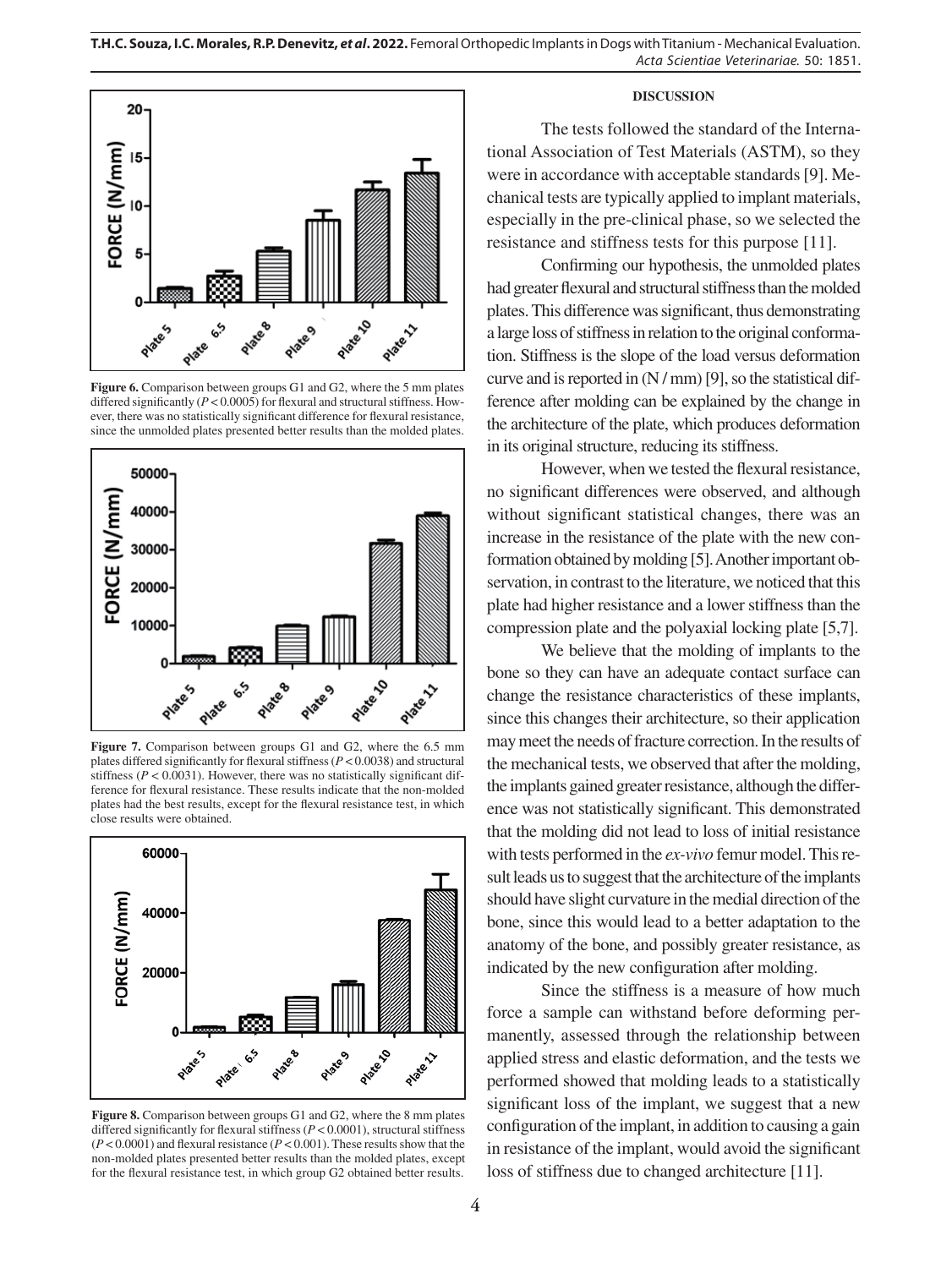

Figure 9. Comparison between groups G1 and G2, where the 9 mm plates differed significantly for flexural stiffness (*P* < 0.0001), structural stiffness (*P* < 0.0001) and flexural resistance  $(P < 0.005)$ . These results show that the non-molded plates presented better results than the molded plates, except for the flexural resistance test, in which group G2 obtained better results.



**Figure 10.** Comparison between groups G1 and G2, where the 10 mm plates differed significantly for flexural stiffness  $P < 0.0001$ ), structural stiffness ( $P < 0.0001$ ) and flexural resistance  $(P < 0.0001)$ . These results show that the non-molded plates presented better results than the molded plates, except for the flexural resistance test, in which group G2 obtained better results.



**Figure 11.** Comparison between groups G1 and G2, where the 11 mm plates differed significantly for flexural stiffness ( $P \le 0.0001$ ) and structural stiffness ( $P \le 0.0001$ ). However, there was no statistical difference for structural strength. These results show that the non-molded plates presented better results than the molded plates, except for the flexural resistance test, in which the two groups presented similar results.